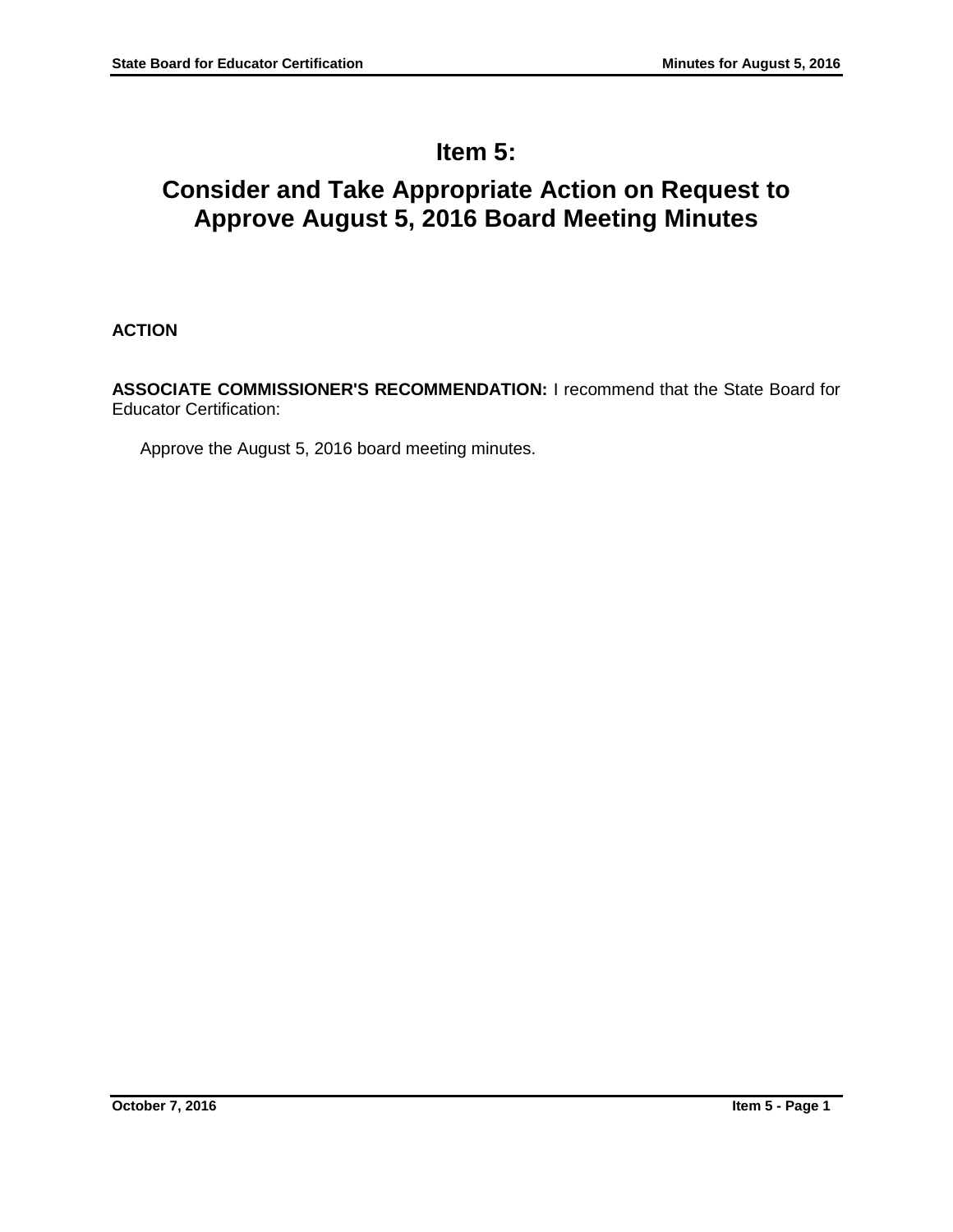# **STATE BOARD FOR EDUCATOR CERTIFICATION BOARD MEETING MINUTES AUGUST 5, 2016 AT 9:00 AM**

# **1701 N. CONGRESS AVE. ROOM 1-104**

**The board will meet in open session and after determining the presence of a quorum, deliberate and possibly take formal action, including emergency action, on any of the following agenda items:**

# **1. Call to Order**

The State Board for Educator Certification (SBEC) convened its meeting at 9:10 a.m. on Friday, August 5, 2016, in Room 1-104 of the William B. Travis Building, 1701 N. Congress Avenue in Austin, Texas.

Present: Ms. Brooks-Sykes, Ms. Bricker, Ms. Bridges, Dr. Cavazos, Ms. Druesedow, Dr. Hull, Ms. McCall, Ms. Mullins, Dr. Peebles, Dr. Turner, and Mr. Winchester

Absent: Dr. Buckingham, Mr. Leal, and Dr. Simpson

# **2. Associate Commissioner's Comments Regarding the SBEC Agenda**

Mr. Franklin asked the four new board members to introduce themselves: Dr. Cavazos, Ms. Mullins, Ms. Brooks-Sykes, and Dr. Turner. Mr. Franklin stated with the loss of Dr. Cain, Ms. Everest, Mr. Allard, and Ms. Robison, we lost some distinguished years of service, and we hope to recognize them for their service at a future board meeting. Mr. Franklin thanked the team for all the hard work that went into the preparation of this agenda, especially Marilyn Cook, Tim Miller, Christie Pogue, Victoria Ellis, and Cindy Parker. Mr. Franklin also thanked the stakeholders that provided input and participated in the process.

## **3. Program Recognition**

Dr. Miller presented this item to the board, recognizing Texas Tech University as an outstanding educator preparation program (EPP) for aspiring Texas educators. Representing Texas Tech were Dr. Scott Ridley, Dean of the College of Education, Dr. Doug Hamman, Chair of the Teacher Education Department, Dr. Fanni Coward, Associate Chair of Curriculum and Instruction, and Dr. Rona Pogrund, Professor and Coordinator of Program for Teachers of Students with Visual Impairments.

## **4. Public Comment**

Public comment was provided by Dr. Jill Marshall of the University of Texas (UT Austin), Dr. Christina Ellis of Sam Houston State University, Dr. Debra Price of Sam Houston State University, Scott Fikes of Education Career Alternatives Program (ECAP), Ltd., Mike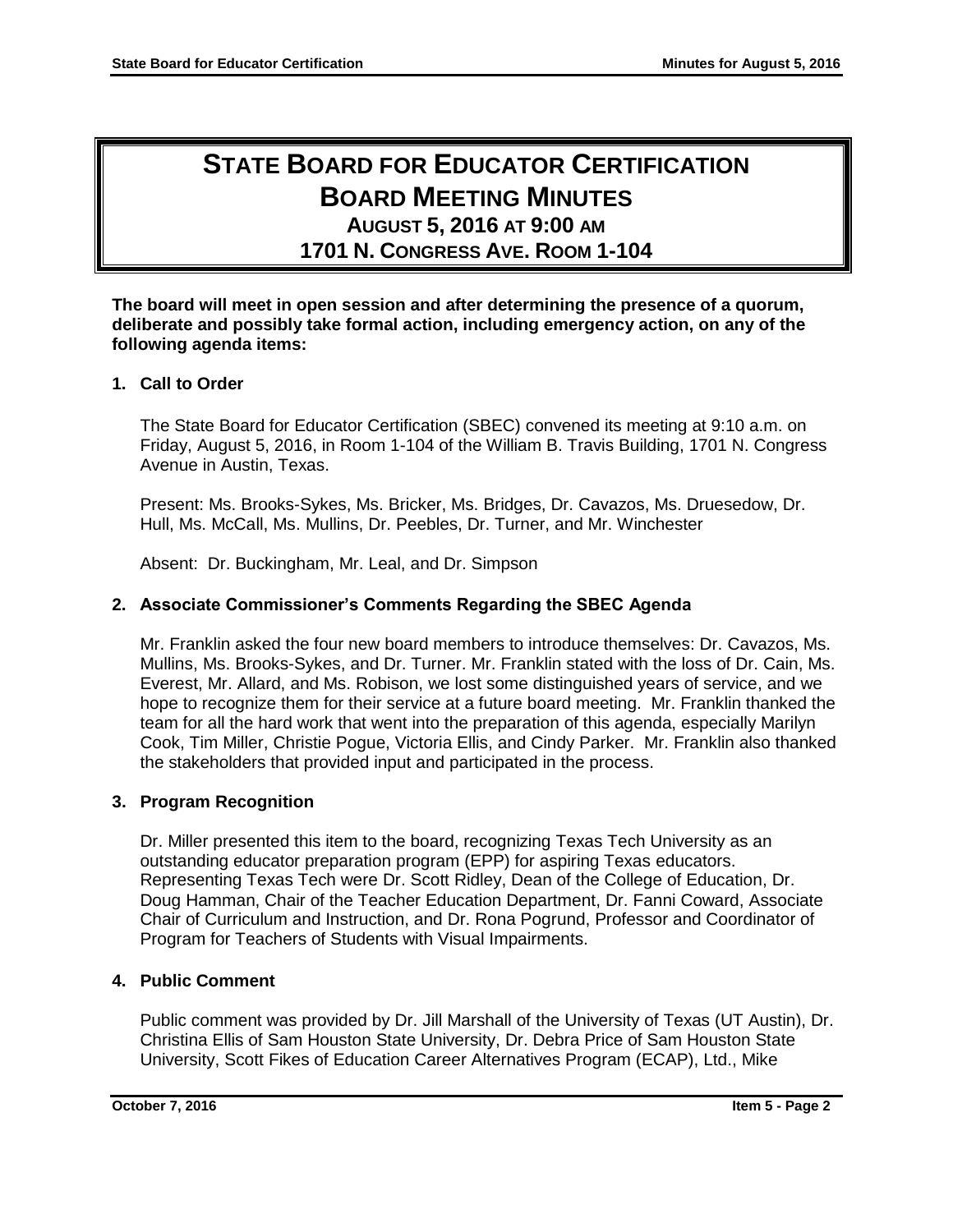Meroney of Coalition for Effective Educator Preparation (CEEP), John-Peter Lund of Texas Teachers, and Dr. Lawrence Abraham of UT Austin.

## **5. Consider and Take Appropriate Action on Request to Approve June 10, 2016 Board Meeting Minutes**

Hearing no corrections, the June 10, 2016 board meeting minutes were approved.

## **6. Consider and Take Appropriate Action on Adoption of Proposed Amendments to 19 TAC Chapter 227, Provisions for Educator Preparation Candidates, Subchapter A, Admission to Educator Preparation Programs**

Dr. Miller presented this item to the board and explained the recommended change to 19 TAC §§227.10, 227.15, and 227.17 since published as proposed. The proposed amendments to 19 TAC §§227.1, 227.5, 227.10, 227.15, 227.17, 227.19, and 227.20 would include changes to provide clarification to questions that Texas Education Agency (TEA) staff has received from educator preparation programs (EPPs) and applicants to EPPs. In addition, the proposed amendments would clarify minimum standards for all EPPs, allow for flexibility, and ensure consistency among EPPs in the state. Dr. Miller noted that the summary of public comment and responses were distributed to the board and made available to the public.

Public comment was provided by Dr. Jill Marshall of UT Austin and Dr. Lawrence Abraham of UT Austin.

# **Motion and vote:**

*Motion was made by Dr. Hull to approve for adoption, subject to State Board of Education review, the proposed amendments to 19 TAC Chapter 227, Provisions for Educator Preparation Candidates, Subchapter A, Admission to Educator Preparation Programs, with an effective date of 20 days after filing the adoption notice with the Texas Register. Second was made by Ms. Bricker, and the board voted unanimously in favor of the motion.*

Hearing no objection from the board, agenda item 8 was considered prior to agenda item 7.

# **7. Consider and Take Appropriate Action on Proposed Revisions to 19 TAC Chapter 228, Requirements for Educator Preparation Programs**

Dr. Miller presented this item to the board. The proposed amendments to 19 TAC §§228.2, 228.10, 228.20, 228.30, 228.35, 228.40, 228.50, 228.60, and 228.70 and proposed new 19 TAC §228.15 and §228.17 would include changes as the result of recent legislative changes, SBEC input, stakeholder input, and input received from staff at the Texas Education Agency (TEA). Chapter 228 encompasses all the requirements that each educator preparation program (EPP) must provide to prospective teachers to ensure they are prepared sufficiently. Dr. Miller noted that the information on the fiscal impact,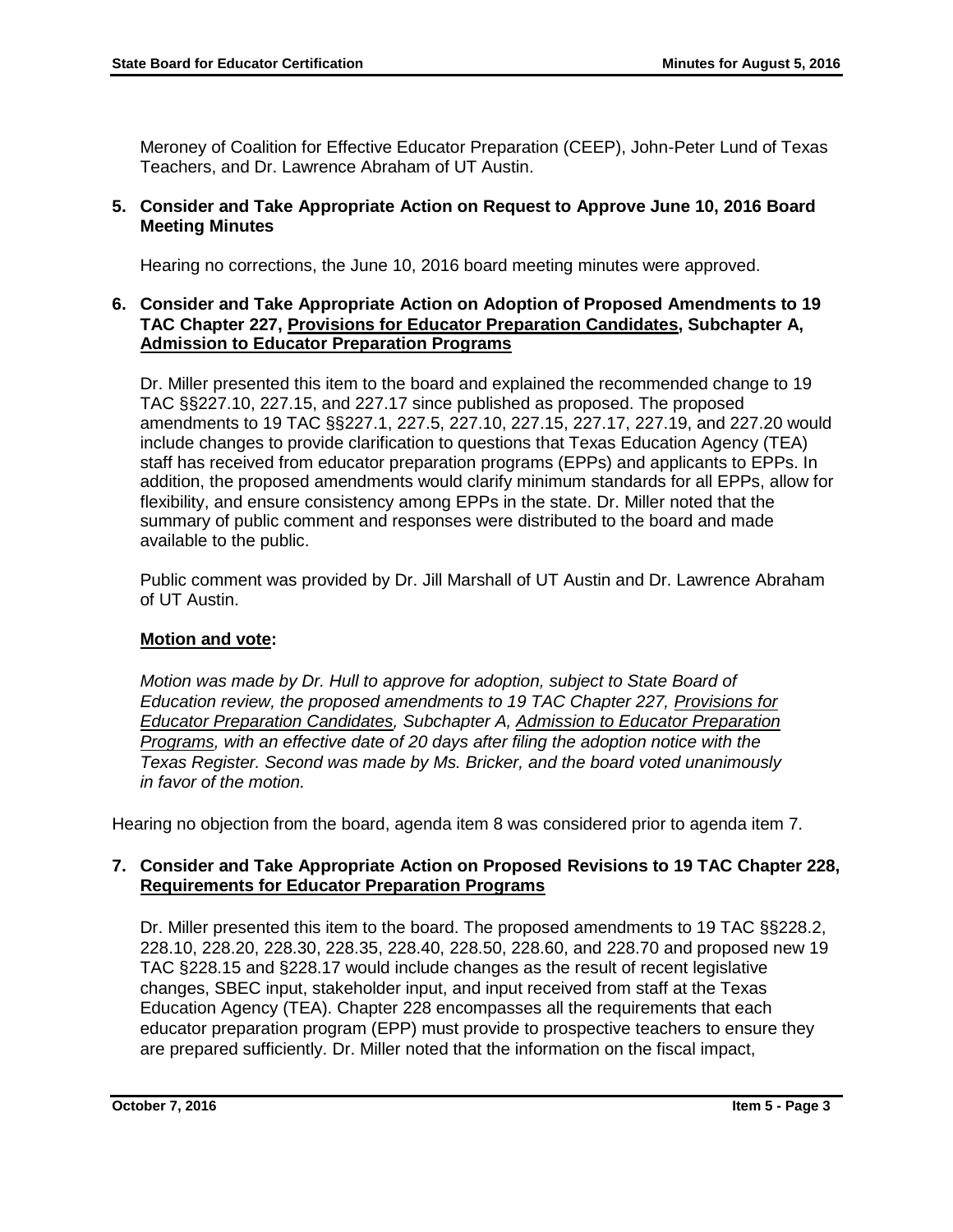procedural and reporting implication, and locally maintained paperwork requirements were distributed to the board and made available to the public.

Public comment was provided by Dr. Rebecca Weinbaum of Lamar University, John-Peter Lund of Texas Teachers, Dr. Beth Maloch of UT Austin, Dr. Diann Huber of iteachTEXAS, Dr. Jill Marshall of UT Austin, Dr. Sandra Stewart of Sam Houston State University, Scott Fikes of ECAP, Ltd., Dr. Lawrence Abraham of UT Austin, Dr. Rae Queen of ACT San Antonio, Mike Meroney of CEEP, Priscilla Aquino Garza of Educate Texas, Dr. Sandra West representing herself, and Gretchen May of Commit Partnership. (The board agreed to extend the 30-minute time limit to accommodate the last two speakers.) Written comments were provided by Dr. Stacey Edmonson of Sam Houston State University and Dr. Michael Marder of UT Austin.

## **Motion and vote:**

*Motion was made by Ms. Bricker to approve the proposed revisions to 19 TAC Chapter 228, Requirements for Educator Preparation Programs, to be published as proposed in the Texas Register, with the amendment to 19 TAC* §*228.35(g) to insert "by the field supervisor" before the phrase "conducted through collaboration with school or district personnel can be used to meet the requirements of this subsection" to read "Formal observations by the field supervisor conducted through collaboration with school or district personnel can be used to meet the requirements of this subsection." Second was made by Dr. Hull, and the board voted unanimously in favor of the motion.*

**8. Consider and Take Appropriate Action on Proposed Revisions to 19 TAC Chapter 230, Professional Educator Preparation and Certification, Subchapter A, General Provisions; Subchapter B, General Certification Requirements; Subchapter D, Types and Classes of Certificates Issued; Subchapter E, Educational Aide Certificate; Subchapter F, Permits; Subchapter G, Certificate Issuance Procedures; and Subchapter H, Texas Educator Certificates Based on Certification and College Credentials from Other States or Territories of the United States**

Ms. Cook and Dr. Miller presented this item to the board. The proposed amendments to 19 TAC §§230.1, 230.11, 230.13, 230.31, 230.33, 230.35, 230.37, 230.41, 230.53, 230.71, 230.73, 230.75, 230.77, 230.79, 230.81, 230.83, 230.91, 230.93, 230.97, 230.101, 230.105, 230.111, and 230.113; proposed new 19 TAC §§230.36, 230.63, 230.65, 230.104, and 230.107; and proposed repeal of 19 TAC §230.15 and §230.39 would result from SBEC board input, stakeholder input, and input received from staff at the Texas Education Agency (TEA). Chapter 230 provides for rules that establish guidelines and procedures for certification requirements, fees, permits, educational aides, and assignment criteria relating to professional educator preparation and certification. Dr. Miller noted that information on the fiscal impact was distributed to the board and made available to the public.

Public comment was provided by John-Peter Lund of Texas Teachers, Dr. Diann Huber of iteachTEXAS, Scott Fikes of ECAP, Ltd., Dr. Rae Queen of ACT San Antonio, Priscilla Aquino Garza of Educate Texas, Kate Kuhlmann of the Association of Professional Educators (ATPE), and Gretchen May of Commit Partnership.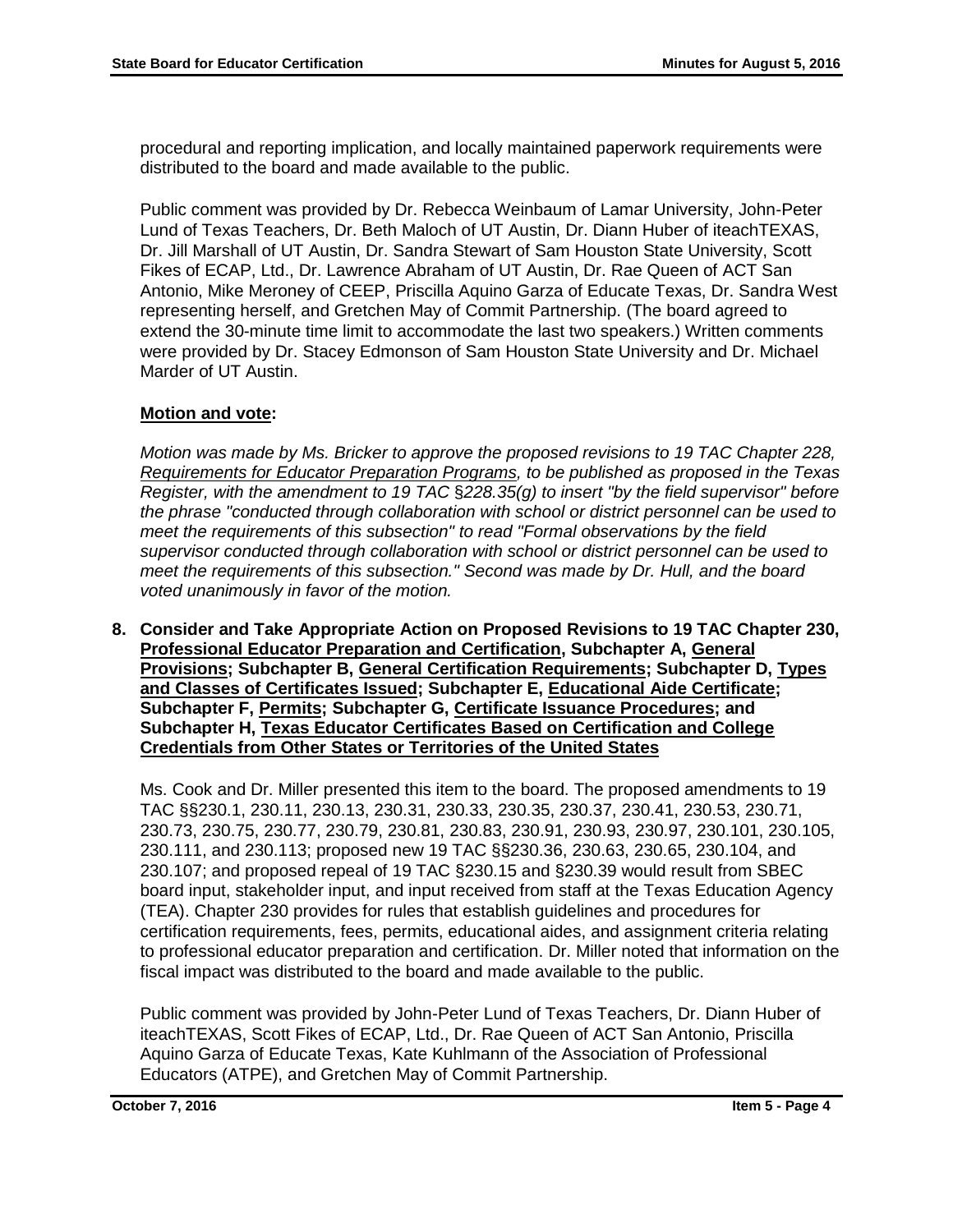# **Motion and vote:**

*Motion was made by Ms. Bricker to approve the proposed revisions to 19 TAC Chapter 230, Professional Educator Preparation and Certification, Subchapter A, General Provisions; Subchapter B, General Certification Requirements; Subchapter D, Types and Classes of Certificates Issued; Subchapter E, Educational Aide Certificate; Subchapter F, Permits; Subchapter G, Certificate Issuance Procedures; and Subchapter H, Texas Educator Certificates Based on Certification and College Credentials from Other States or Territories of the United States, to be published as proposed in the Texas Register. Second was made by Ms. Bridges, and the board voted unanimously in favor of the motion.*

The SBEC Board recessed at 12:40 p.m. and reconvened at 1:22 p.m.

## **9. Consider and Take Appropriate Action on Proposed Revisions to 19 TAC Chapter 229, Accountability System for Educator Preparation Programs**

Dr. Miller and Dr. Vriesenga presented this item to the board. The proposed amendments to 19 TAC §§229.1-229.9 and the proposed repeal of 19 TAC §229.21 would include changes as the result of recent legislative changes, SBEC input, stakeholder input, and input received from staff at the Texas Education Agency (TEA). Dr. Miller noted that information on the fiscal impact was distributed to the board and made available to the public.

Public comment was provided by Julie Stadler of Stephen F. Austin State University, Dr. Cynthia Cummings of Lamar University, John-Peter Lund of Texas Teachers, Dr. Jill Marshall of UT Austin, Dr. Christina Ellis of Sam Houston State University, Dr. Debra Price of Sam Houston State University, Dr. Sandra Stewart of Sam Houston State University, Scott Fikes of ECAP, Ltd., Dr. Rae Queen of ACT San Antonio, Mike Meroney of CEEP, and Dr. Sharon Evans of UT Austin. Written comments were provided by Dr. David Carrejo of UT El Paso, Dr. Stacey Edmonson of Sam Houston State University, Patty Motlagh of UT Arlington, Ronald Beebe of University of Houston-Downtown, Dr. Lawrence Abraham of UT Austin, and Gretchen May of Commit Partnership.

# **Motion and vote:**

*Motion was made by Ms. Mullins to approve the proposed revisions to 19 TAC Chapter 229, Accountability System for Educator Preparation Programs, to be published as proposed in the Texas Register with the following amendment to 19 TAC* §*229.4(a)(1)(B) and (4)(B). Second was made by Dr. Cavazos, and the board voted unanimously in favor of the motion.*

*Amend proposed 19 TAC §229.4(a)(1)(B) to strike out "within two attempts divided by the total number of individuals who attempted an examination" and insert "an examination on their first or second attempt divided by the number of individuals who passed an examination on their first attempt plus those who passed or failed on their second attempt" to read "The formula for calculation of pass rate is the number of individuals who have passed an examination on their first or second attempt divided by the number of individuals*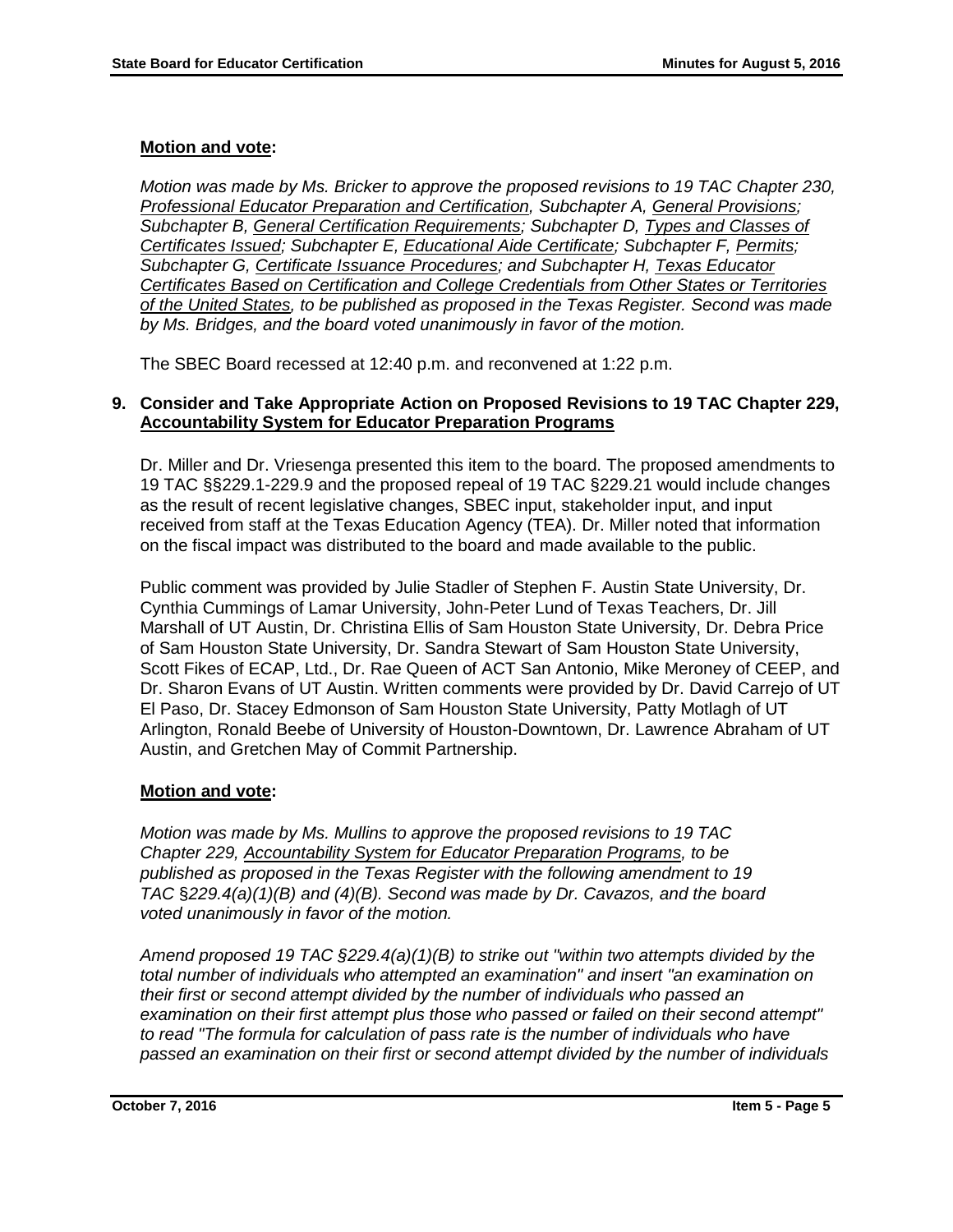*who passed an examination on their first attempt plus those who passed or failed on their second attempt:"*

*Amend proposed 19 TAC §229.4(a)(4)(B) to insert "frequently or" before the phrase "always or almost always" to read, "The performance standard for quality shall be the percentage of candidates who rate the field supervision as "frequently" or "always or almost always" providing the components of structural guidance and ongoing support."*

#### **10. Consider and Take Appropriate Action on Proposed Revisions to 19 TAC Chapter 231, Requirements for Public School Personnel Assignments, Subchapter D, Electives, Disciplinary Courses, Local Credit Courses, and Innovative Courses, Grades 6-12 Assignments, Subchapter E, Grades 9-12 Assignments, and Subchapter F, Special Education-Related Services Personnel Assignments**

Ms. Cook presented this item to the board. The proposed amendments to 19 TAC §§231.97, 231.241, 231.251, 231.257, 231.365, and 231.611 and proposed new 19 TAC §231.175 would identify the appropriate credential for placement in a particular teaching assignment, incorporate courses approved by the State Board of Education (SBOE), and provide guidance to districts on special education assignments.

## **Motion and vote:**

*Motion was made by Ms. Brooks-Sykes to approve the proposed revisions to 19 TAC Chapter 231, Requirements for Public School Personnel Assignments, Subchapter D, Electives, Disciplinary Courses, Local Credit Courses, and Innovative Courses, Grades 6-12 Assignments, Subchapter E, Grades 9-12 Assignments, and Subchapter F, Special Education-Related Services Personnel Assignments, to be published as proposed in the Texas Register*. *Second was made by Ms. McCall, and the board voted unanimously in favor of the motion.*

#### **11. Consider and Take Appropriate Action on Proposed Amendments to 19 TAC Chapter 233, Categories of Classroom Teaching Certificates**

Ms. Cook presented this item to the board. The proposed amendments to 19 TAC §§233.5, 233.8, 233.10, and 233.14 would update the list of courses eligible to be taught with these certificates, identify any additional requirements to obtain certification, provide guidance to districts on special education assignments, and establish a new Dance: Grades 6-12 certificate.

## **Motion and vote:**

*Motion was made by Dr. Cavazos to approve the proposed amendments to 19 TAC Chapter 233, Categories of Classroom Teaching Certificates, to be published as proposed in the Texas Register. Second was made by Dr. Hull, and the board voted unanimously in favor of the motion.*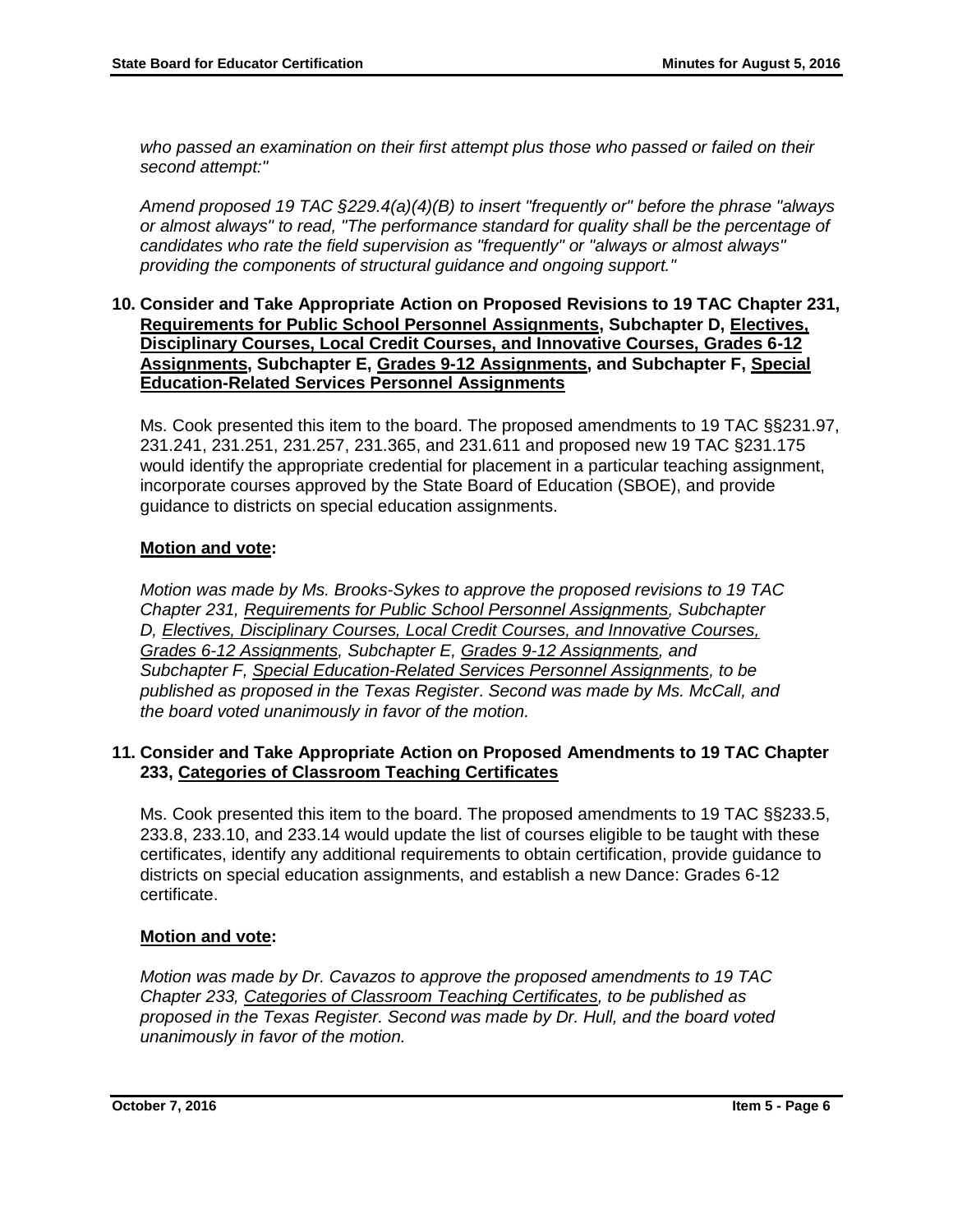# **12. Consider and Take Appropriate Action on Proposed Amendments to 19 TAC Chapter 247, Educators' Code of Ethics**

Ms. Moriaty presented this item to the board. The proposed amendment to 19 TAC §247.1 would make conforming changes to correctly refer to the titles of cross-referenced sections from 19 TAC Chapter 249, Disciplinary Proceedings, Sanctions, and Contested Cases. The proposed amendment to 19 TAC §247.2 would implement the Every Student Succeeds Act (ESSA) and would make it a violation of the Educators' Code of Ethics for an educator to be intoxicated on school property or during school activities when students are present.

# **Motion and vote:**

*Motion was made by Ms. Bricker to approve the proposed amendments to 19 TAC Chapter 247, Educators' Code of Ethics, to be published as proposed in the Texas Register. Second was made by Dr. Turner, and the board voted unanimously in favor of the motion.*

#### **13. Consider and Take Appropriate Action on Proposed Amendments to 19 TAC Chapter 249, Disciplinary Proceedings, Sanctions, and Contested Cases, Subchapter B, Enforcement Actions and Guidelines, §249.14, Complaint, Required Reporting, and Investigation; Investigative Notice; Filing of Petition; and §249.17, Decision-Making Guidelines**

Ms. Moriaty presented this item to the board. The proposed amendment to 19 TAC §249.14(d) would conform the rule on superintendent reporting to SBEC with changes to the Texas Education Code (TEC), §21.006, as a result of House Bill (HB) 1783, 84th Texas Legislature, Regular Session, 2015. The proposed amendment to §249.14(h) would include inappropriate communications with a student and inappropriate educator-student relationships and boundaries to the behaviors by an educator toward students that qualify as "Priority 1" conduct for purposes of investigation priority, investigative notices, and sanction authority. The proposed amendment to 19 TAC §249.17 would create a mandatory minimum sanction for an educator who tests positive for, possesses, or is under the influence of drugs or alcohol on campus. The proposed amendment would also require permanent revocation for an educator who injures a student, but is not immune from disciplinary action.

Public comment was provided by Kate Kuhlmann of the Association of Texas Professional Educators.

# **Motion and vote:**

*Motion was made by Ms. Bricker to approve the proposed amendments to 19 TAC Chapter 249, Disciplinary Proceedings, Sanctions, and Contested Cases, Subchapter B, Enforcement Actions and Guidelines, §249.14, Complaint, Required Reporting, and Investigation; Investigative Notice; Filing of Petition; and §249.17, Decision-Making Guidelines, to be published as proposed in the Texas Register. Second was made by Ms. Bridges, and the board voted unanimously in favor of the motion.*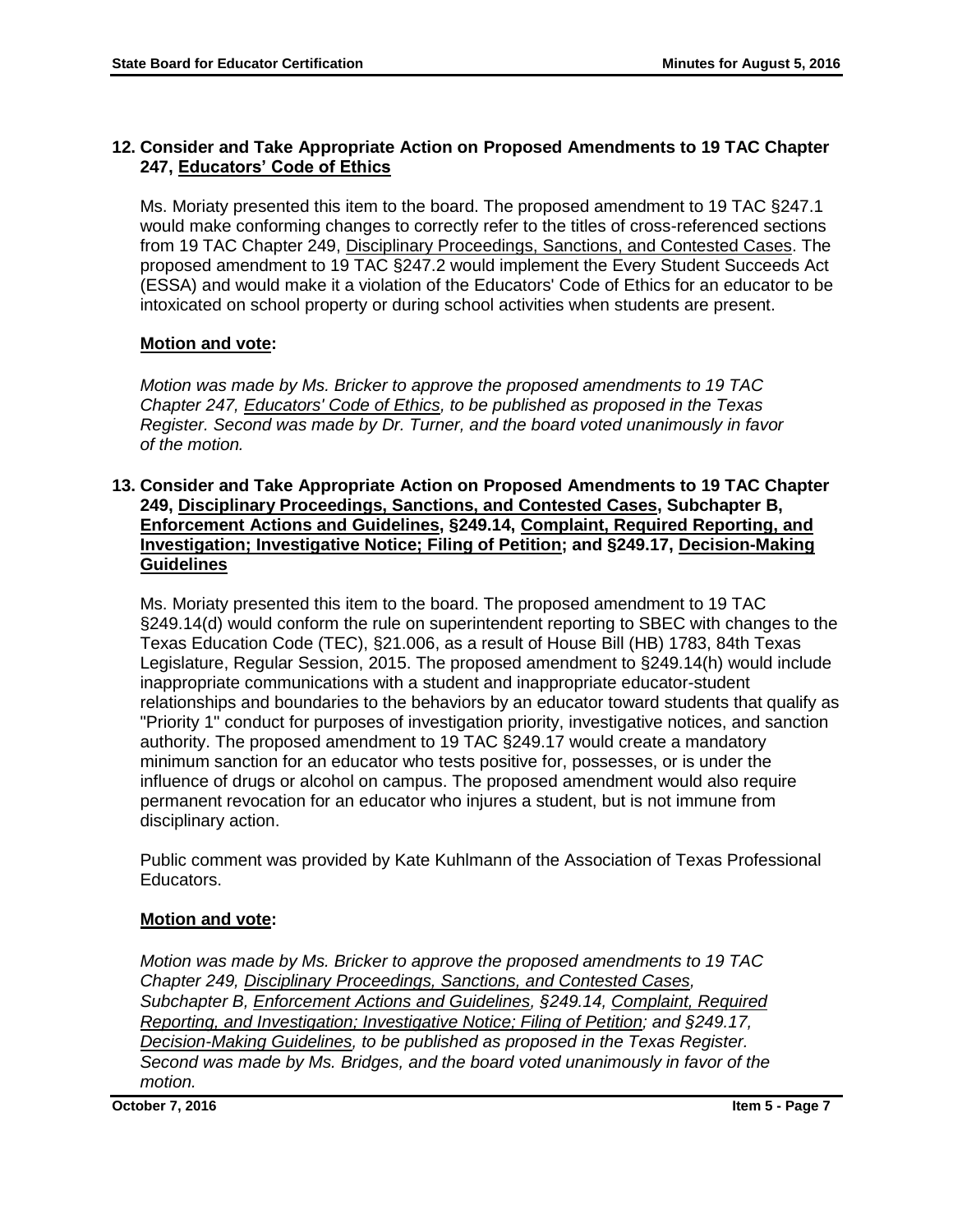## **14. Consider and Take Appropriate Action on Requests for Waivers from Certification Examination Testing Limit**

Ms. McCoy presented this item to the board. There were 10 waiver requests for the board's consideration.

#### **Motion and vote:**

*Motion was made by Dr. Hull to approve the waiver requests for the certification limitation of Jacquline De La Torre, Rosa Galindo, Nora Munoz, Ron Robertson, Hoa Truong, Latavia Bell, Hannah McFerren, Shandl Noffsinger, Tosha Wright and Sara Sondag. Second was made by Ms. Bricker, and the board voted unanimously in favor of the motion.*

#### **15. Consider and Take Appropriate Action on Educator Standards for Technology Applications EC-12 and Computer Science 8-12**

Ms. McCoy presented this item to the board. A small part of the standards was inadvertently left out of the item presented to the SBEC on October 16, 2015. These standards delineate what the beginning teacher should know and be able to do. The standards will serve as the foundation for coursework and for new certification examinations.

#### **Motion and vote:**

*Motion was made by Ms. McCall to approve the Educator Standards for Technology Applications EC-12 and Computer Science 8-12 as presented. Second was made by Ms. Brooks-Sykes, and the board voted unanimously in favor of the motion.*

## **16. Pending or Contemplated Litigation, including Disciplinary Cases**

#### **A. Defaults**

1. In the Matter of Isabel Brigman; Action to be taken: Consideration of Issuance of Default **Judgment** 

Staff recommendation: 1 Year Suspension

2. In the Matter of Kateryna Hawryluk; Action to be taken: Consideration of Issuance of Default Judgment

Staff recommendation: 1 Year Suspension

3. In the Matter of Steven Hayes; Action to be taken: Consideration of Issuance of Default **Judgment** 

Staff recommendation: 1 Year Suspension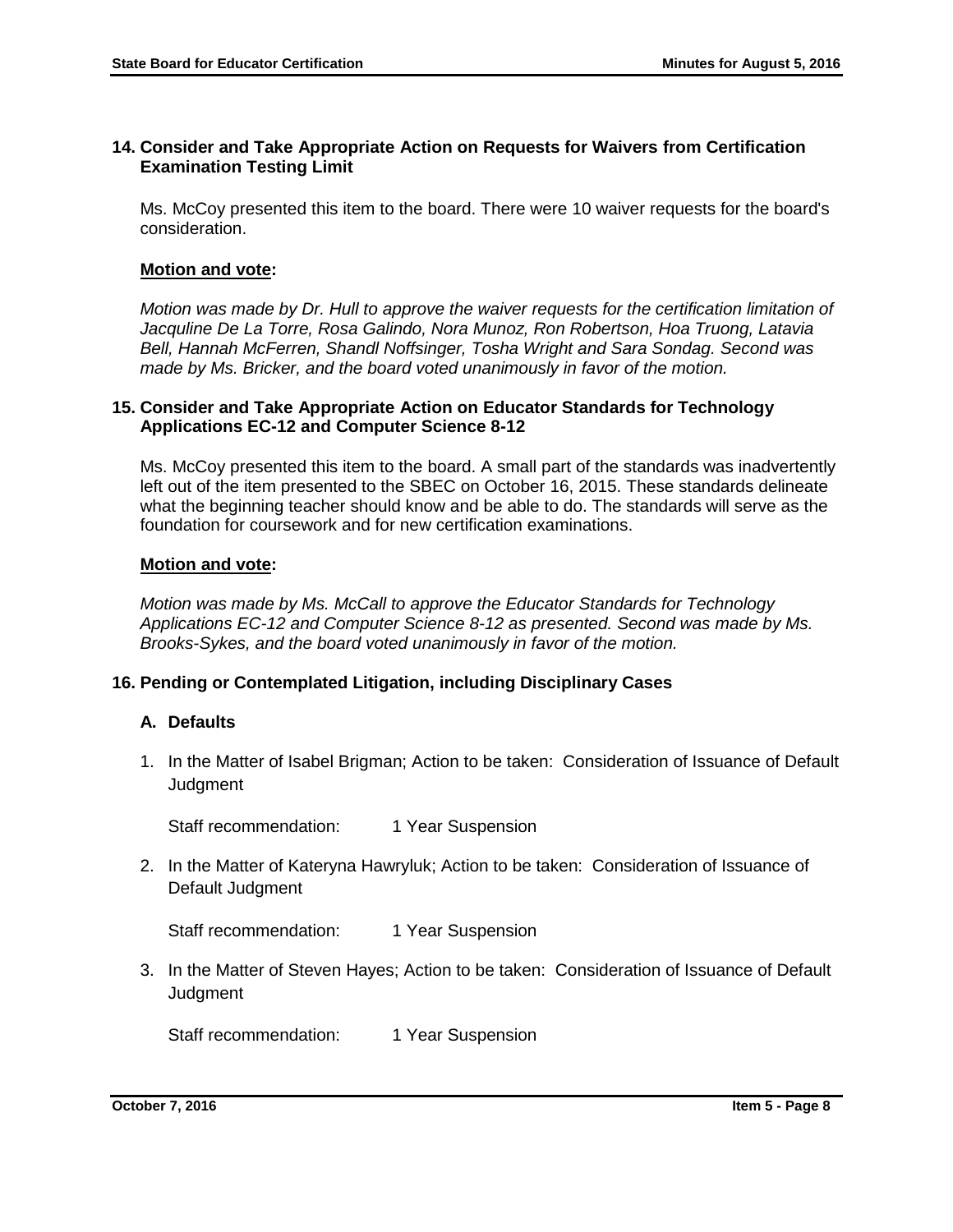4. In the Matter of Sarah Johnson; Action to be taken: Consideration of Issuance of Default **Judgment** 

Staff recommendation: 1 Year Suspension

6. In the Matter of Sarina Jones; Action to be taken: Consideration of Issuance of Default **Judgment** 

Staff recommendation: 1 Year Suspension

7. In the Matter of LaQuita Lusk; Action to be taken: Consideration of Issuance of Default **Judgment** 

Staff recommendation: 1 Year Suspension

8. In the Matter of Maisha Kelm Rose; Action to be taken: Consideration of Issuance of Default Judgment

Staff recommendation: 1 Year Suspension

9. In the Matter of James McLaughlin; Action to be taken: Consideration of Issuance of Default Judgment

Staff recommendation: 1 Year Suspension

10. In the Matter of Sholanda Metz; Action to be taken: Consideration of Issuance of Default **Judgment** 

Staff recommendation: 1 Year Suspension

11. In the Matter of Philip Riemer; Action to be taken: Consideration of Issuance of Default **Judgment** 

Staff recommendation: 1 Year Suspension

12. In the Matter of Charles Threatt; Action to be taken: Consideration of Issuance of Default Judgment

Staff recommendation: 1 Year Suspension

13. In the Matter of Skipper Titsworth; Action to be taken: Consideration of Issuance of Default Judgment

Staff recommendation: 1 Year Suspension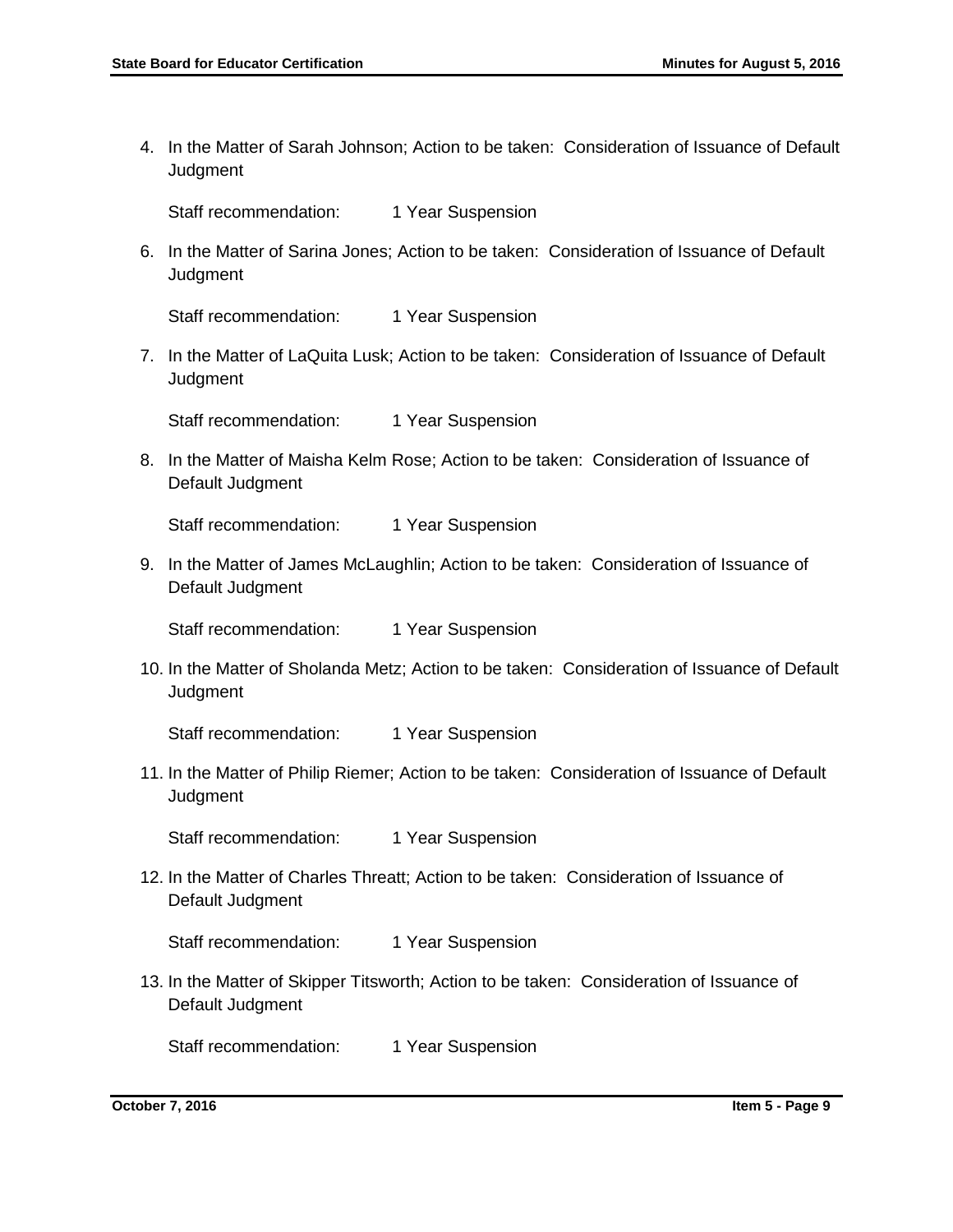14. In the Matter of Lori Ann Trevino; Action to be taken: Consideration of Issuance of Default Judgment

Staff recommendation: 1 Year Suspension

16. In the Matter of Kimberly Becerra; Action to be taken: Consideration of Issuance of Default Judgment

Staff recommendation: Permanent Revocation

18. In the Matter of Shawn Hudson; Action to be taken: Consideration of Issuance of Default Judgment

Staff recommendation: Permanent Revocation

19. In the Matter of Margil Moreno II; Action to be taken: Consideration of Issuance of Default Judgment

Staff recommendation: Permanent Revocation

20. In the Matter of Rogelio Manuel Corona; Action to be taken: Consideration of Issuance of Default Judgment

Staff recommendation: Permanent Revocation

21. In the Matter of Manuel Davila; Action to be taken: Consideration of Issuance of Default **Judgment** 

Staff recommendation: Permanent Revocation

22. In the Matter of Catrina Swenson; Action to be taken: Consideration of Issuance of Default Judgment

Staff recommendation: Permanent Revocation

23. In the Matter of Adriane Connerly; Action to be taken: Consideration of Issuance of Default Judgment

Staff recommendation: Permanent Revocation

26. In the Matter of Jessica Lea Eady; Action to be taken: Consideration of Issuance of Default Judgment

Staff recommendation: Revocation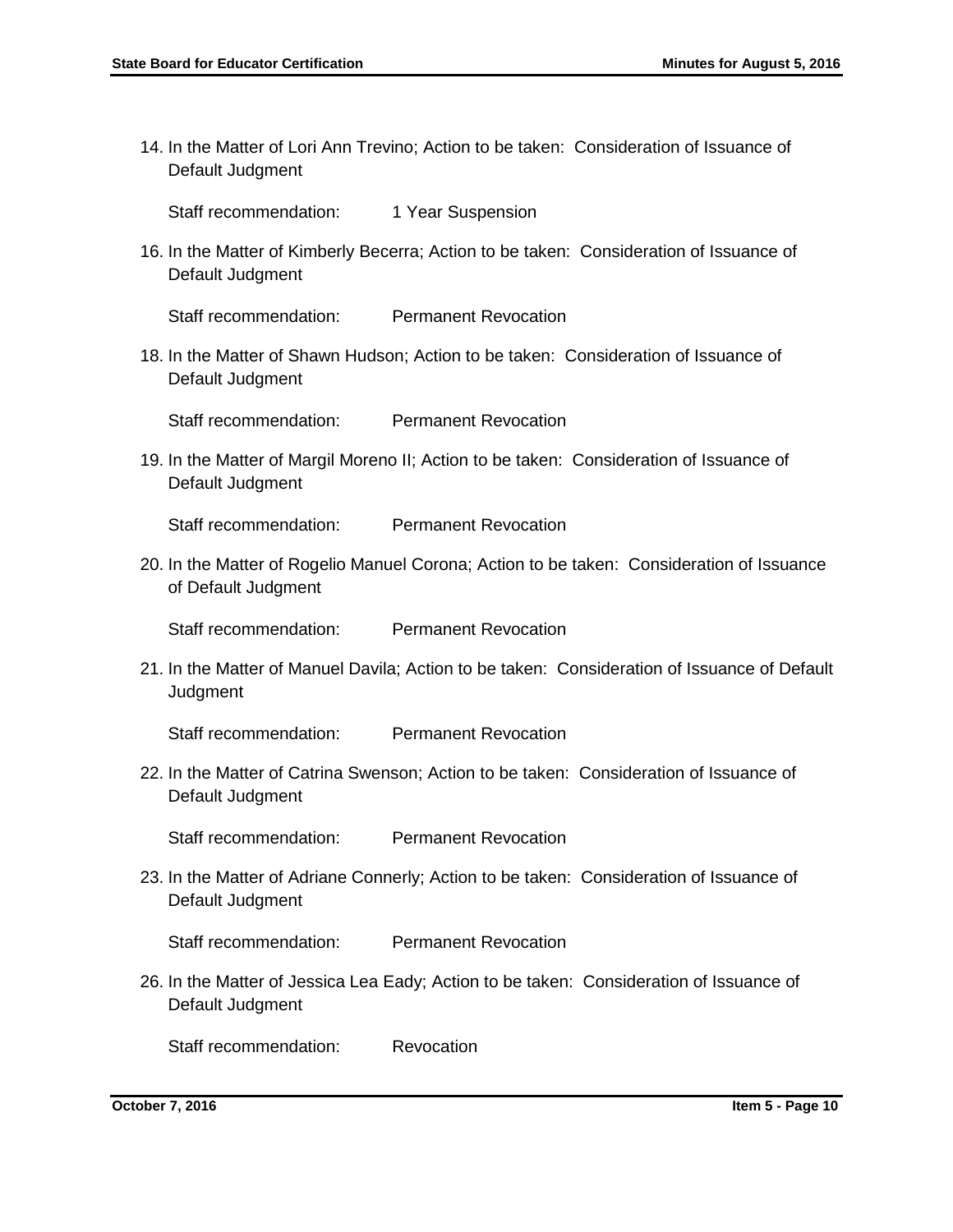27. In the Matter of Taoshala Grant; Action to be taken: Consideration of Issuance of Default Judgment

Staff recommendation: 3 Year Suspension and proof of successful completion of Substance Abuse Treatment Program

28. In the Matter of Joseph Seale; Action to be taken: Consideration of Issuance of Default **Judgment** 

Staff recommendation: Revocation

29. In the Matter of Kimberly Sims; Action to be taken: Consideration of Issuance of Default **Judgment** 

Staff recommendation: Revocation

30. In the Matter of Tracy Lee Steinberg; Action to be taken: Consideration of Issuance of Default Judgment

Staff recommendation: Revocation

31. In the Matter of Alysia Tucker; Action to be taken: Consideration of Issuance of Default **Judgment** 

Staff recommendation: Revocation

32. In the Matter of Susan Littlejohn; Action to be taken: Consideration of Issuance of Default Judgment

Staff recommendation: Revocation

33. In the Matter of Jacques Brown; Action to be taken: Consideration of Issuance of Default Judgment

Staff recommendation: Revocation

34. In the Matter of Roger Gomez; Action to be taken: Consideration of Issuance of Default Judgment

Staff recommendation: Revocation

35. In the Matter of Angela Howard; Action to be taken: Consideration of Issuance of Default Judgment

Staff recommendation: 2 Year Suspension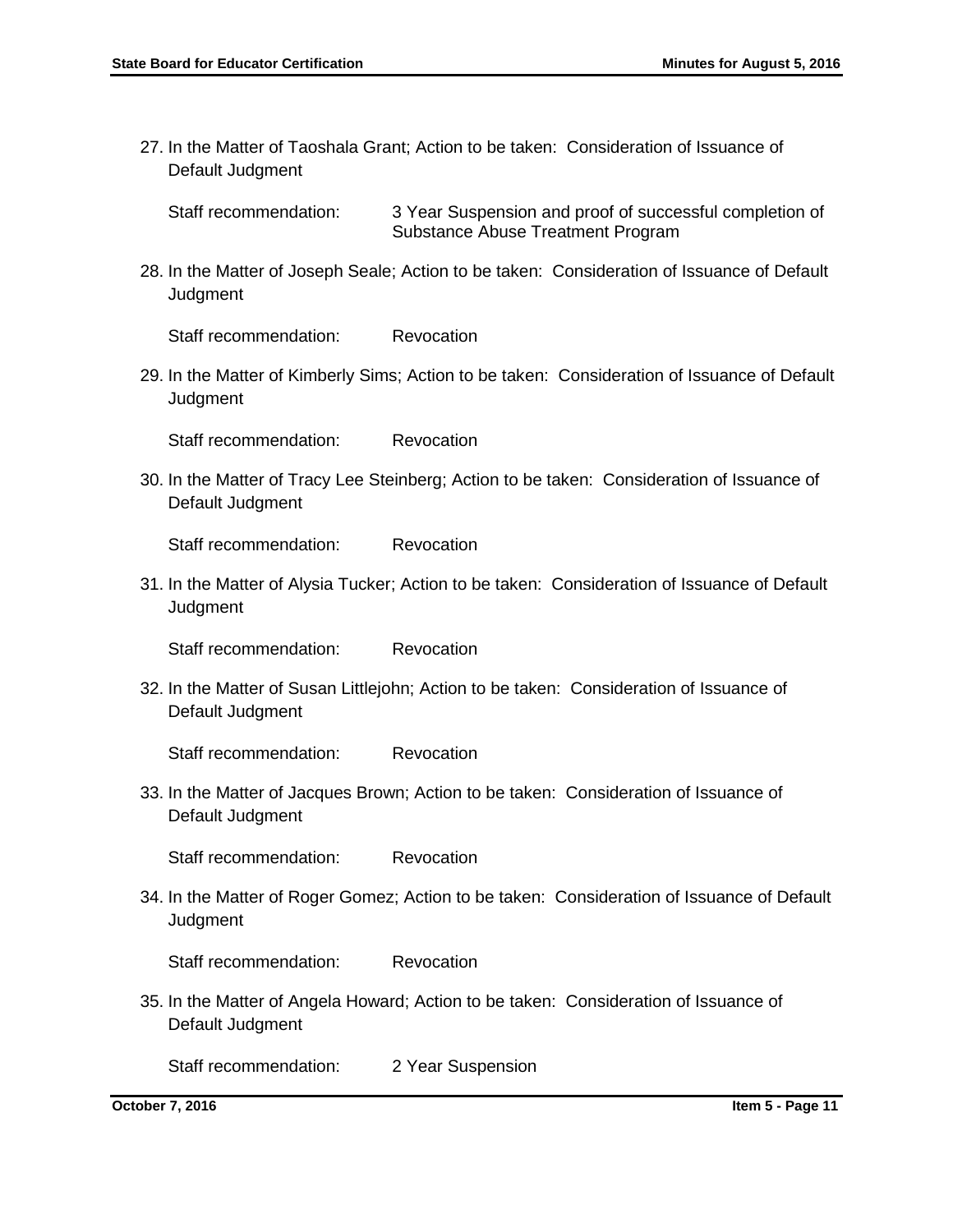36. In the Matter of Monique Law; Action to be taken: Consideration of Issuance of Default **Judgment** 

Staff recommendation: Revocation

37. In the Matter of Ruth Sides; Action to be taken: Consideration of Issuance of Default **Judgment** 

Staff recommendation: Revocation

#### **Motion and vote:**

*Motion was made by Dr. Hull to approve staff's request for issuance of default judgments and to enter final orders consistent with staff's recommendation for each of the above numbered cases 1-37, excluding cases 5, 15, 17, 24, and 25. Second was made by Ms. McCall, and the board voted unanimously in favor of the motion.*

#### **The following defaults were considered individually:**

24. In the Matter of Pat Hrabovsky; Action to be taken: Consideration of Issuance of Default **Judgment** 

Staff recommendation: Revocation

#### **Motion and vote:**

*Motion was made by Ms. Bricker to approve staff's request for issuance of a default judgment and to enter a final order of permanent revocation. Second was made by Dr. Hull, and the board voted unanimously in favor of the motion.*

## **The following defaults were pulled from the agenda by TEA Legal (no action taken):**

5. In the Matter of Tracy Johnson; Action to be taken: Consideration of Issuance of Default Judgment

Staff recommendation: 1 Year Suspension

15. In the Matter of Schronda Williams; Action to be taken: Consideration of Issuance of Default Judgment

Staff recommendation: 1 Year Suspension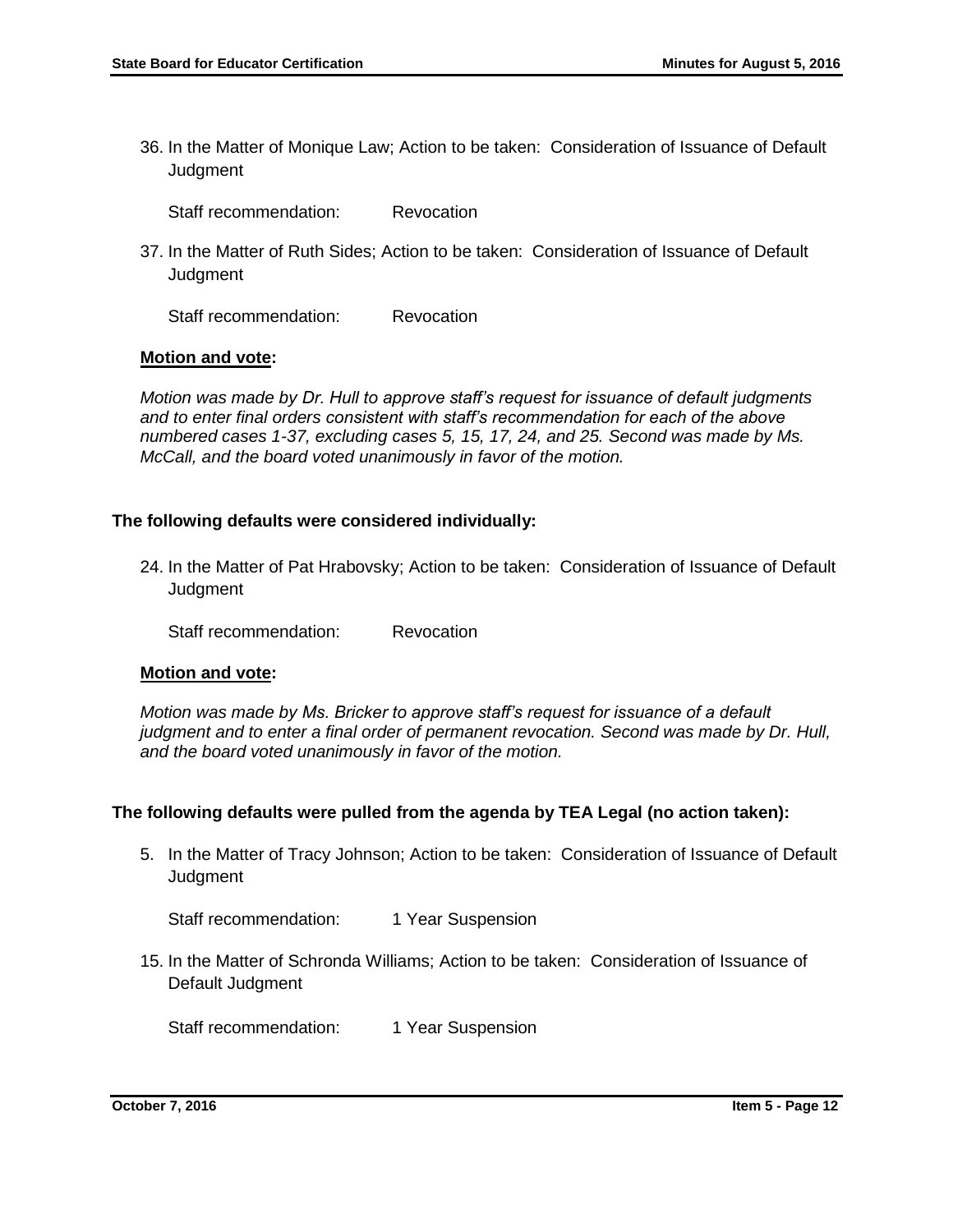17. In the Matter of Erik Garza; Action to be taken: Consideration of Issuance of Default **Judgment** 

Staff recommendation: Permanent Revocation

25. In the Matter of Daniel Duncan; Action to be taken: Consideration of Issuance of Default **Judgment** 

Staff recommendation: 2 Year Suspension and proof of successful completion of Substance Abuse Treatment Program

#### **B. Contested Cases**

#### **I. Proposals for Decision**

1. Docket No. 701163435.EC, Texas Education Agency, Educator Leadership and Quality Division v. Kanya Cardy; Action to be taken: Consideration of Proposal for Decision and Issuance of Final Order.

ALJ Recommendation: Revocation

Staff Recommendation: Accept ALJ Recommendation

Mr. Crabtree spoke on behalf of TEA. Ms. Cardy spoke on her own behalf.

#### **Motion and vote:**

*Motion was made by Dr. Hull to accept the Proposal for Decision and Issue a Final Order consistent with the ALJ's recommendations. Second was made by Dr. Cavazos, and the board voted unanimously in favor of the motion.*

2. Docket No. 701162860.EC, Texas Education Agency, Educator Leadership and Quality Division v. Luz Marcela Ramirez; Action to be taken: Consideration of Proposal for Decision and Issuance of Final Order.

ALJ Recommendation: 1 Year Suspension

Staff Recommendation: Accept ALJ Recommendation

Ms. Gokhale spoke on behalf of TEA.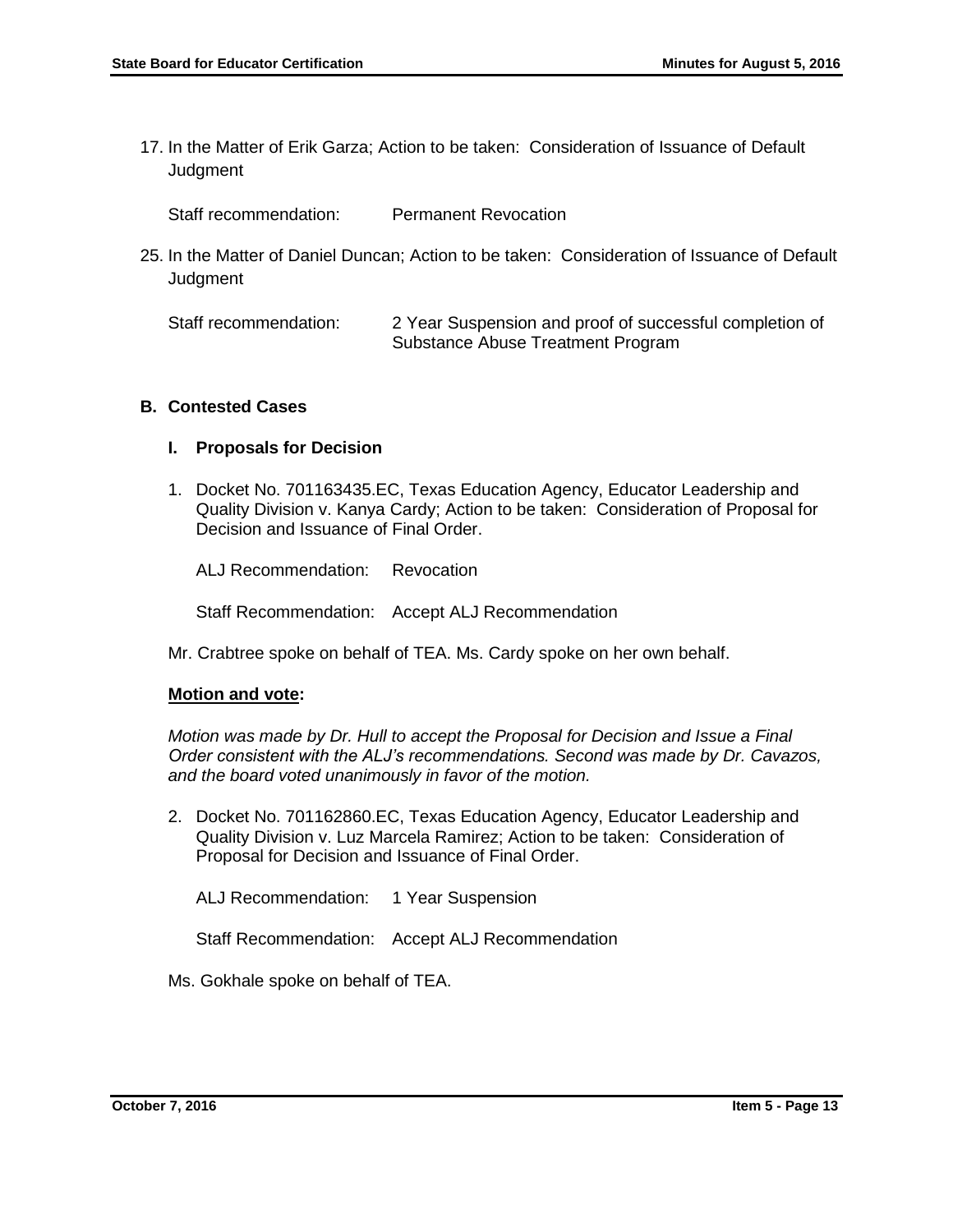## **Motion and vote:**

*Motion was made by Ms. McCall to accept the Proposal for Decision and Issue a Final Order consistent with the ALJ's recommendations. Second was made by Ms. Bricker, and the board voted unanimously in favor of the motion.*

3. Docket No. 701162678.EC, Texas Education Agency, Educator Leadership and Quality Division v. Mary Elizabeth Cuervo; Action to be taken: Consideration of Proposal for Decision and Issuance of Final Order.

ALJ Recommendation: 1 Year Suspension

Staff Recommendation: Accept ALJ Recommendation

Ms. Gokhale spoke on behalf of TEA.

## **Motion and vote:**

*Motion was made by Ms. Bridges to accept the Proposal for Decision and Issue a Final Order consistent with the ALJ's recommendations. Second was made by Dr. Hull, and the board voted unanimously in favor of the motion.*

4. Docket No. 701162607.EC, Texas Education Agency, Educator Leadership and Quality Division v. Christie Arsenis; Action to be taken: Consideration of Proposal for Decision and Issuance of Final Order.

ALJ Recommendation: 1 Year Probated Suspension

Staff Recommendation: 9 Month Suspension

Ms. Gokhale spoke on behalf of TEA.

## **Motion and vote:**

*Motion was made by Ms. Bricker to adopt the Proposal for Decision including Findings of Fact Nos. 1-13 and Conclusions of Law Nos. 1 - 6, and move that the board modify Conclusion of Law No. 7 as follows:*

*7. Christie Arsenis's educator certification should be SUSPENDED for nine (9) months.*

*This modification is permissible pursuant to Texas Government Code Section 2001.058(e) and is necessary because the Administrative Law Judge did not properly apply board rules.* 

*While Texas Administrative Code §249.17(d)(3) allows for a penalty of less than a oneyear suspension when a mitigating factor applies under Texas Administrative Code*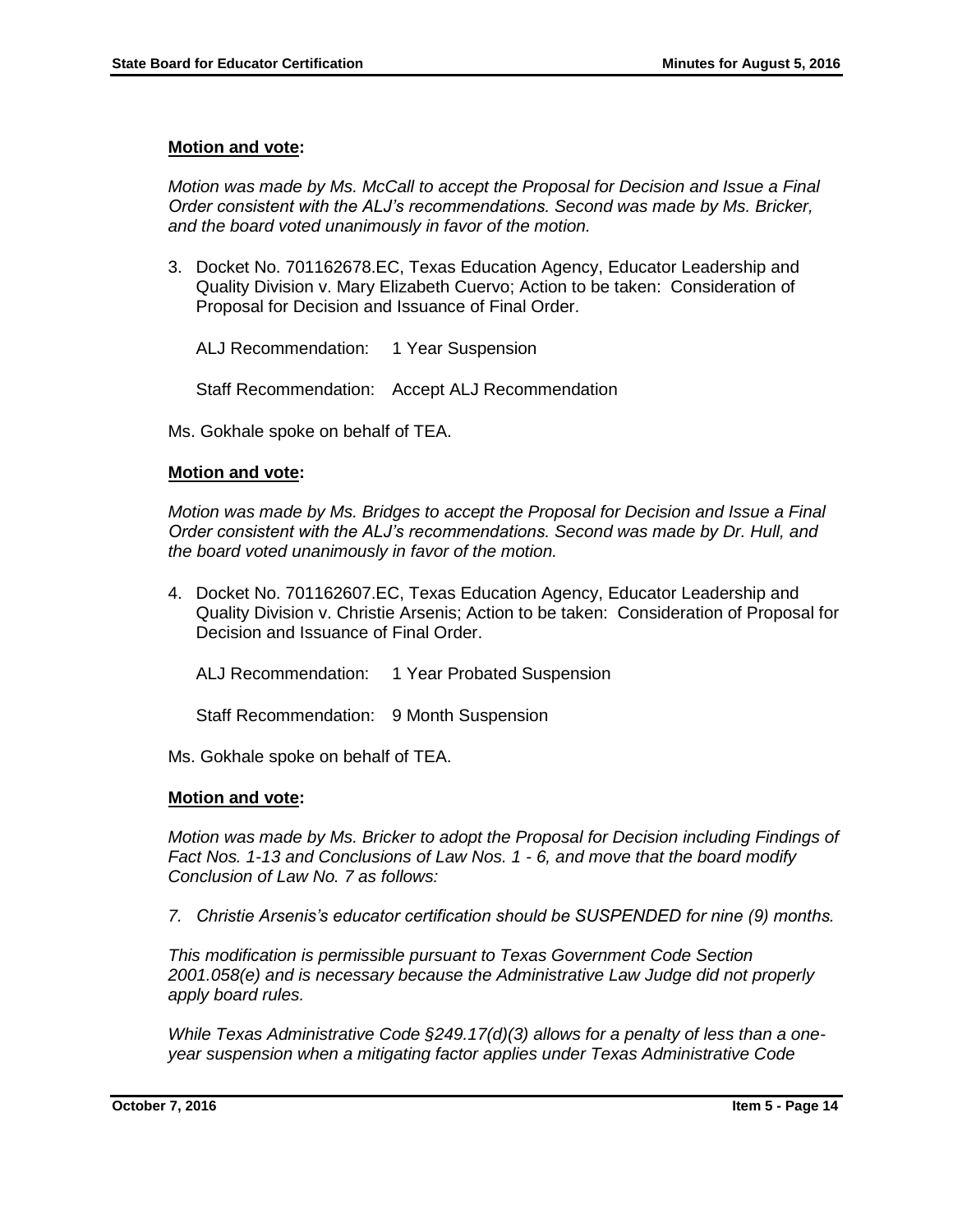*§249.17(d)(2), it does not require the SBEC to adopt a specific penalty, and the SBEC has broad latitude to determine the appropriate sanction.* 

*While Ms. Aresenis gave the district more than two weeks of notice that she was abandoning her contract, she left the district to go work at another school district and did not attempt to mitigate the damage to the district by fulfilling any of the other mitigating factors listed in Texas Administrative Code §249.17(d)(2).* 

*As a result, an active suspension is appropriate in this case.*

*Second was made by Ms. Bridges. Voted for: Ms. Bricker, Dr. Cavazos, Ms. Bridges, Dr. Hull, Ms. Brooks-Sykes, and Ms. McCall; voted against: Ms. Mullins and Dr. Turner. The motion carried.*

#### **II. Motions for Rehearing**

None.

#### **C. Court Cases**

For information. No action taken.

#### **I. District Court Cases**

- 1. Barry Ryan Davis v. Texas Education Agency, Educator Certification and Standards Division; Cause No. D-1-GN12003413, In the 201<sup>st</sup> District Court of Travis County, Texas.
- 2. Leo Joseph Tran v. Texas Education Agency, Educator Certification and Standards Division; Cause No. D-1-GN16001802, In the 126<sup>th</sup> District Court of Travis County, Texas.

#### **II. Appellate Cases**

1. State Board for Educator Certification v. Robert D. Lange; Cause No. 031200453CV, In the Court of Appeals, Third Judicial District, Austin, Texas.

#### **17. Board Operating Policies and Procedures (BOPP)**

For information only.

#### **18. 2015 - 2018 Rule Review Plan for State Board for Educator Certification Rules**

For information only.